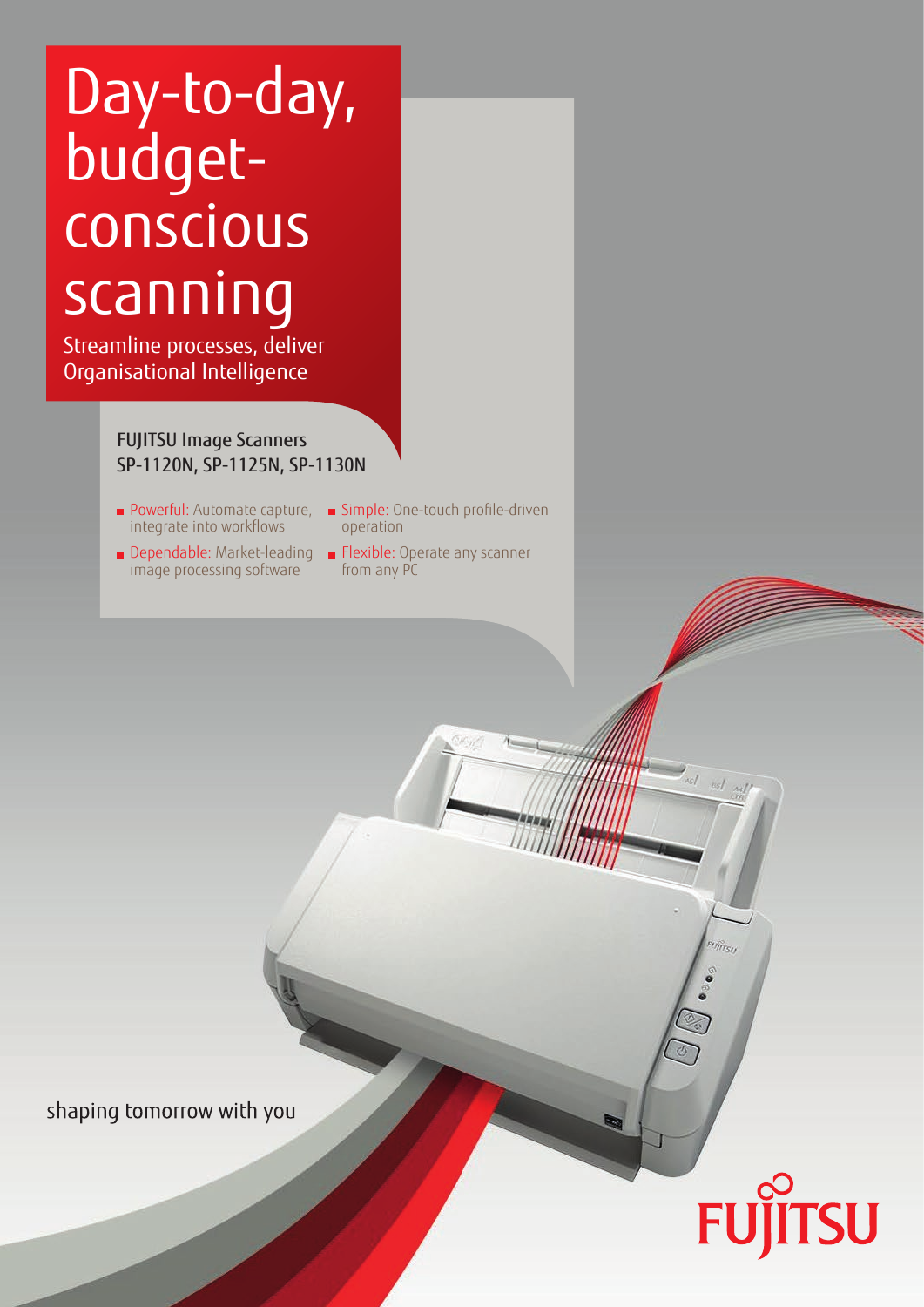

## Streamlining processes, delivering Organisational Intelligence

Organisations are coming to realise that digitising their paper processes can have hugely beneficial impacts. More efficient processes lead to lower costs and higher productivity, while extracting maximum value from the information they have access to - increasing their Organisational Intelligence - can be the catalyst for wider, deeper business transformation.

The 2nd generation SP Series scanners are designed to meet the essential scanning needs of budget-conscious organisations, or those taking their first steps towards a structured scanning approach:

- Automate capture routines; scan, extract and release all at the touch of a button
- Streamline operations by integrating captured data into business workflows
- Easily create searchable PDFs, or editable Word, Excel and PowerPoint files
- Optimise scanning architecture use any scanner from any PC

PaperStream software allows SP Series users to enjoy a premium capture experience, while Fujitsu's heritage and market-leading technology give assurance of quality and dependable reliability.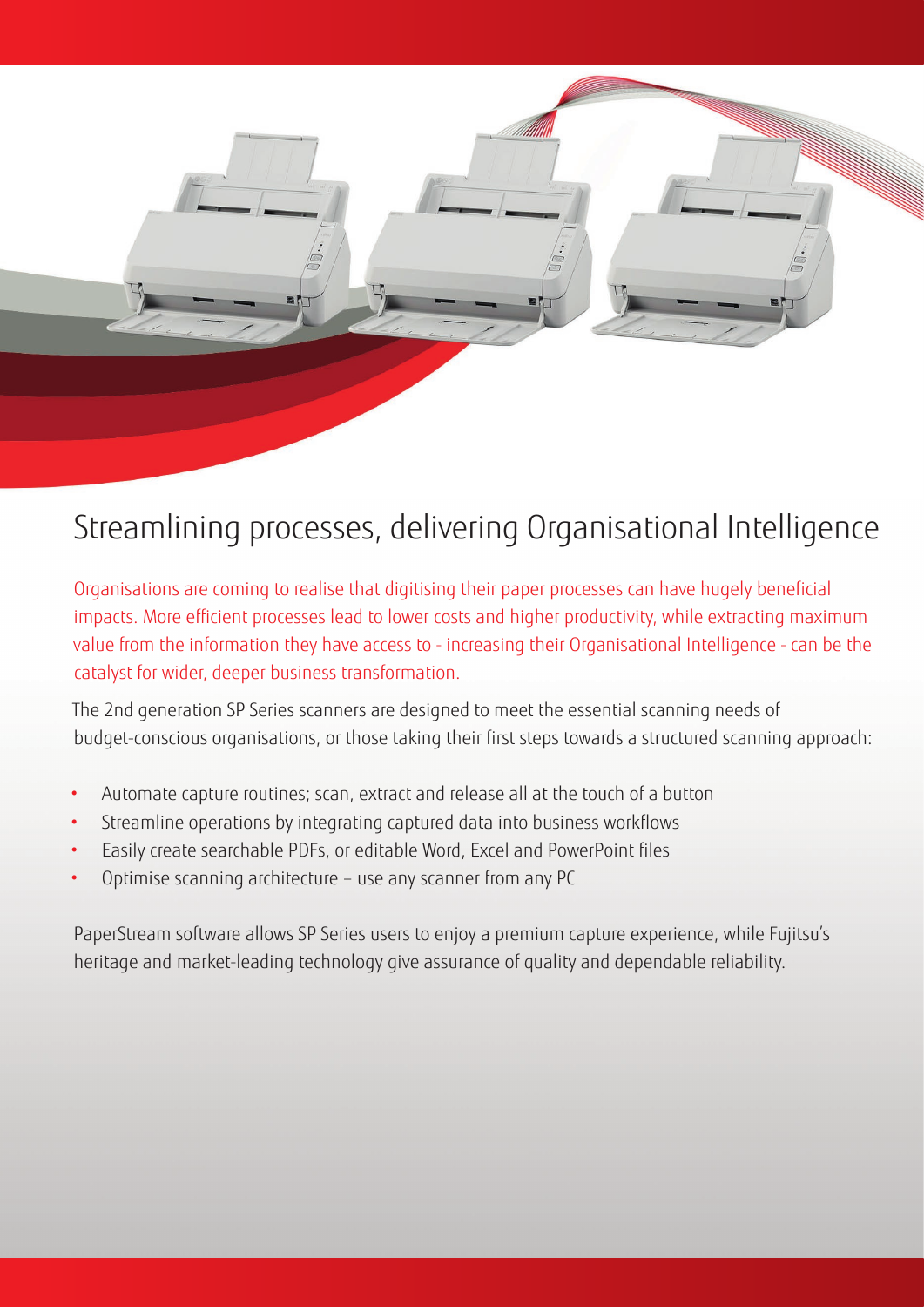

Dependable day to day scanning



One touch operation

#### Dependable, day-to-day scanning

The SP Series comes with a number of key features that help streamline work processes, support digital transformation and leverage Organisational Intelligence.

#### Integrate, automate, streamline

TWAIN or ISIS compatibility means users can integrate scanned data into their workflows directly, or via PaperStream Capture's process automation. Setting up routines to scan, extract and release with just the click of a profile can streamline processes and improve efficiency.

#### Automatic Profile Selection

When a known document format is recognised the system will automatically name, sort and distribute the scanned images and extracted metadata in the relevant pre-defined way – e.g. invoices will always go into Finance Systems, with supplier name and invoice number included as part of the filename.

#### Automatic image clean-up

PaperStream IP's market-leading image processing automatically cleans up images for downstream processes such as OCR, delivering dependable quality output even from documents that are soiled, creased or patterned.

#### Fits into any working environment

The compact design makes the SP Series perfect for any office space with limited space, and its quiet design means it won't disturb others who are busy at work.

#### Ad-hoc scanning

The ABBYY Finereader software embedded within PaperStream Capture recognizes the texts in scanned images and converts them to searchable PDFs or other formats such as editable Word, PowerPoint or Excel files.

#### LAN support for liberated connectivity

Thanks to PaperStream IPNet, users can quickly connect to any scanner on the network, from any computer – liberating them from the limitations of short USB cables.

#### One-touch operation

Profile-driven operation means the SP Series requires minimal user training and reduces both scanning procedure and user error. The quick scan button also allows immediate scanning using the default scan profile.

#### Dependable solutions for organisational productivity

Market-leading technology, over 50-years experience and a reputation for quality and reliability have made Fujitsu the world's most trusted scanner brand.